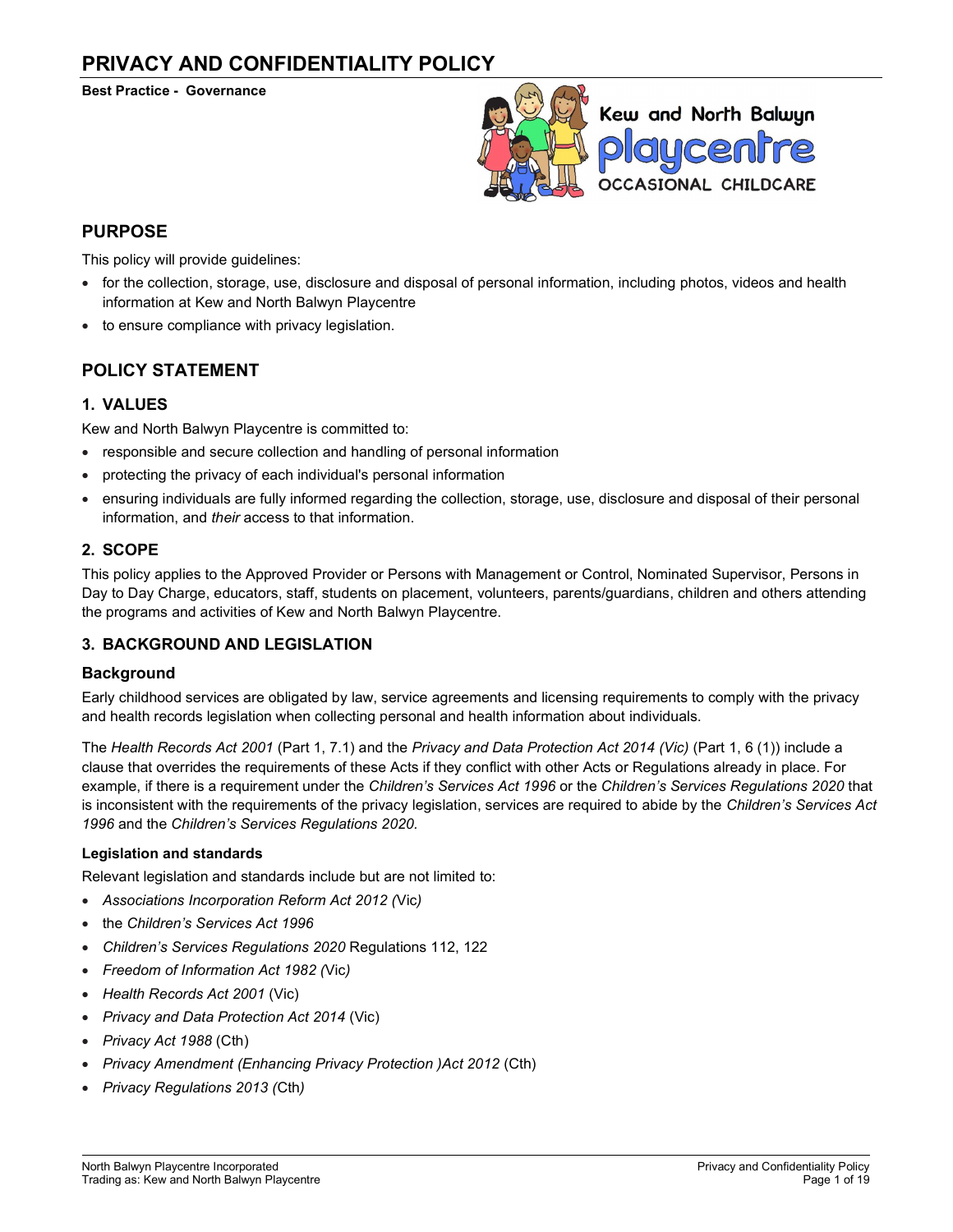The most current amendments to listed legislation can be found at:

- Victorian Legislation Victorian Law Today: http://www.legislation.vic.gov.au/
- Commonwealth Legislation ComLaw: http://www.comlaw.gov.au/

# 4. DEFINITIONS

The terms defined in this section relate specifically to this policy. For commonly used terms e.g. Approved Provider, Nominated Supervisor, Regulatory Authority etc. refer to the General Definitions section of this manual.

Freedom of Information Act 1982: Legislation regarding access and correction of information requests.

Health information: Any information or an opinion about the physical, mental or psychological health or ability (at any time) of an individual.

Health Records Act 2001: State legislation that regulates the management and privacy of health information handled by public and private sector bodies in Victoria.

Identifier/Unique identifier: A symbol or code (usually a number) assigned by an organisation to an individual to distinctively identify that individual while reducing privacy concerns by avoiding use of the person's name.

Personal information: Recorded information (including images) or opinion, whether true or not, about a living individual whose identity can reasonably be ascertained.

Privacy and Data Protection Act 2014: State legislation that provides for responsible collection and handling of personal information in the Victorian public sector, including some organisations, such as early childhood services contracted to provide services for government. It provides remedies for interferences with the information privacy of an individual and establishes the Commissioner for Privacy and Data Protection.

**Privacy Act 1988:** Commonwealth legislation that operates alongside state or territory Acts and makes provision for the collection, holding, use, correction, disclosure or transfer of personal information. The Privacy Amendment (Enhancing Privacy Protection) Act 2012 (Cth) introduced from 12 March 2014 has made extensive amendments to the Privacy Act 1988. Organisations with a turnover of \$3 million per annum or more must comply with these regulations.

Privacy breach: An act or practice that interferes with the privacy of an individual by being contrary to, or inconsistent with, one or more of the information Privacy Principles (refer to Attachment 2: Privacy principles in action) or the new Australian Privacy Principles (Attachment 7) or any relevant code of practice.

Public Records Act 1973 (Vic): Legislation regarding the management of public sector documents.

Sensitive information: Information or an opinion about an individual's racial or ethnic origin, political opinions, membership of a political association, religious beliefs or affiliations, philosophical beliefs, membership of a professional or trade association, membership of a trade union, sexual preference or practices, or criminal record. This is also considered to be personal information.

# 5. SOURCES AND RELATED POLICIES

## Sources

- Child Care Service Handbook 2017-18 http://docs.education.gov.au/documents/child-care-service-handbook
- Guidelines to the Information Privacy Principles: http://www.oaic.gov.au/privacy/privacy-act/information-privacy-principles
- **ELAA Early Childhood Management Manual, www.elaa.org.au**
- Office of the Health Complaints Commissioner: https://hcc.vic.gov.au/
- Privacy Compliance Manual: http://www.nfplaw.org.au/privacy
- Australia Not-for-profit Law Guide (2017) Privacy Guide: A guide to compliance with privacy laws in Australia: https://www.nfplaw.org.au/sites/default/files/media/Privacy\_Guide\_Cth.pdf
- Office of the Victorian Information Commissioner: https://ovic.vic.gov.au/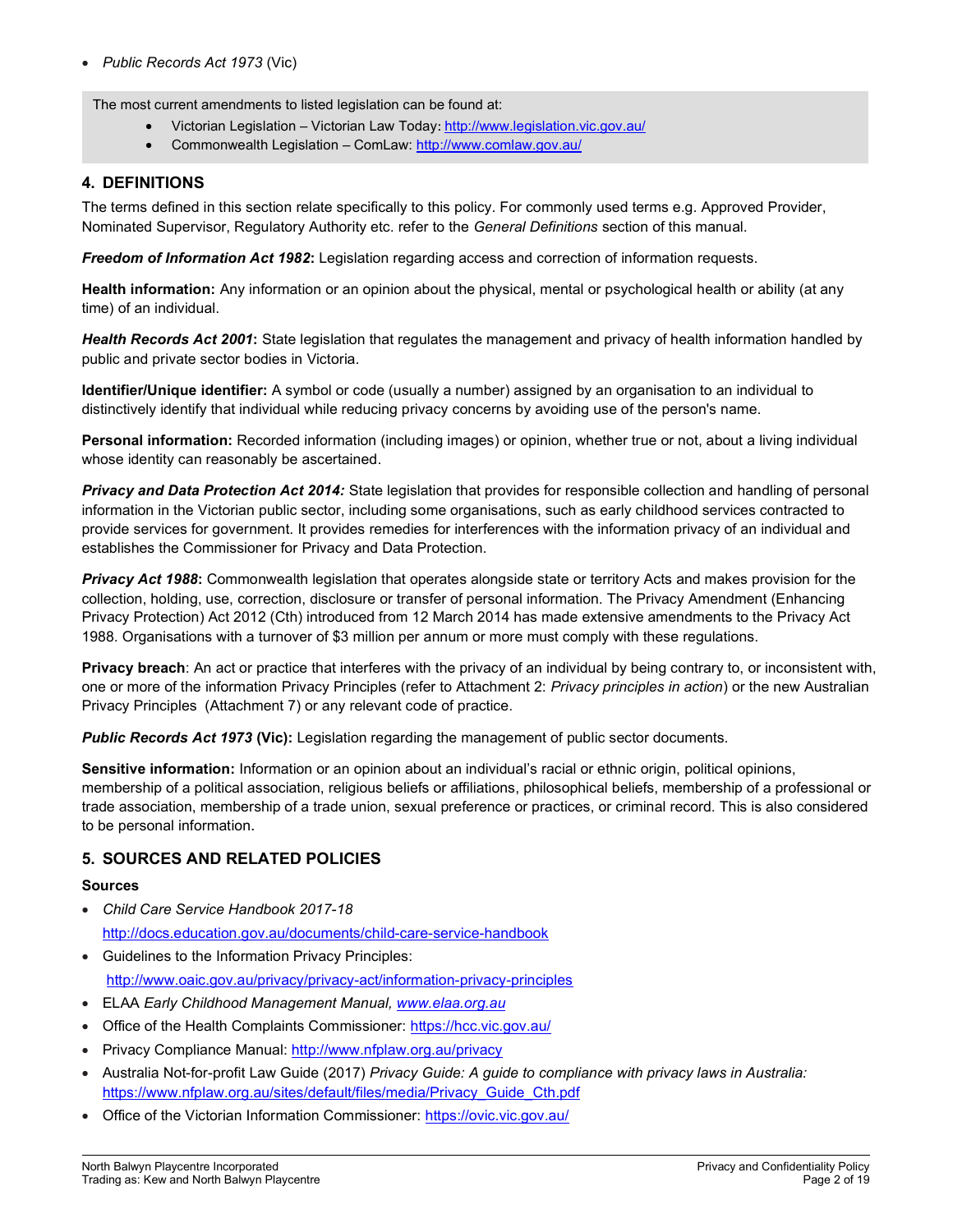# Service policies

- Child Safe Environment Policy
- Code of Conduct Policy
- Complaints and Grievances Policy
- Delivery and Collection of Children Policy
- Enrolment and Orientation Policy
- Staffing Policy

# PROCEDURES

# The Approved Provider and Persons with Management and Control is responsible for:

- ensuring all records and documents are maintained and stored in accordance with Regulations 123 of the Children's Services Regulations 2020
- ensuring the service complies with the requirements of the Privacy Principles as outlined in the Health Records Act 2001, the Privacy and Data Protection Act 2014 (Vic) and, where applicable, the Privacy Act 1988 (Cth) and the Privacy Amendment (Enhancing Privacy Protection ) Act 2012 (Cth), by developing, reviewing and implementing processes and practices that identify:
	- what information the service collects about individuals, and the source of the information
	- why and how the service collects, uses and discloses the information
	- who will have access to the information?
	- risks in relation to the collection, storage, use, disclosure or disposal of and access to personal and health information collected by the service
- ensuring parents/guardians know why the information is being collected and how it will be managed
- providing adequate and appropriate secure storage for personal information collected by the service, including electronic storage
- developing procedures that will protect personal information from unauthorised access
- ensuring the appropriate use of images of children, including being aware of cultural sensitivities and the need for some images to be treated with special care
- developing procedures to monitor compliance with the requirements of this policy
- ensuring all employees and volunteers are provided with a copy of this policy, including the Privacy Statement of the service (refer to Attachment 4)
- ensuring all parents/guardians are provided with the service's Privacy Statement (refer to Attachment 4) and all relevant forms
- informing parents/guardians that a copy of the complete policy is available on request
- ensuring a copy of this policy, including the Privacy Statement, is prominently displayed at the service and available on request
- establishing procedures to be implemented if parents/guardians request that their child's image is not to be taken, published or recorded, or when a child requests that their photo not be taken
- develop a process to respond to a privacy breach in line with privacy principles (see sources)

# The Nominated Supervisor or Persons in Day to Day Charge is responsible for:

- assisting the Approved Provider to implement this policy
- reading and acknowledging they have read the Privacy and Confidentiality Policy (refer to Attachment 3)
- providing notice to children and parents/guardians when photos/video recordings are going to be taken at the service
- ensuring educators and all staff are provided a copy of this policy and that they complete the Letter of acknowledgement and understanding (Attachment 3)
- obtaining informed and voluntary consent of the parents/guardians of children who will be photographed or videoed.

# Educators and other staff are responsible for:

- reading and acknowledging they have read the Privacy and Confidentiality Policy (refer to Attachment 3)
- recording information on children, which must be kept secure and may be requested and viewed by the child's parents/guardians and representatives of the Department of Education and Training during an inspection visit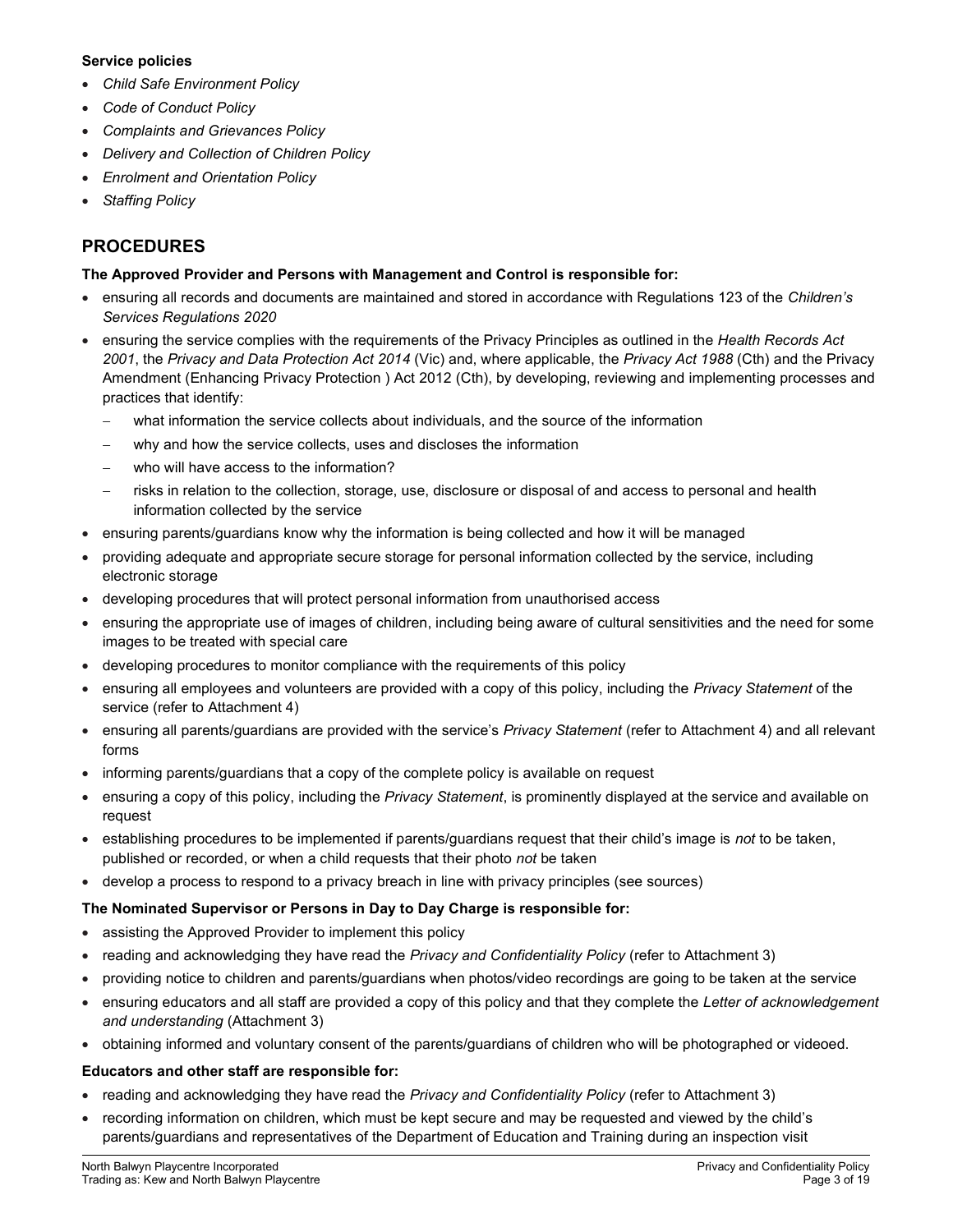- ensuring they are aware of their responsibilities in relation to the collection, storage, use, disclosure and disposal of personal and health information
- implementing the requirements for the handling of personal and health information, as set out in this policy
- respecting parents' choices about their child being photographed or videoed, and children's choices about being photographed or videoed.

# Parents/guardians are responsible for:

- providing accurate information when requested
- maintaining the privacy of any personal or health information provided to them about other individuals, such as contact details
- completing all permission forms and returning them to the service in a timely manner
- being sensitive and respectful to other parent/guardians who do not want their child to be photographed or videoed
- being sensitive and respectful of the privacy of other children and families in photographs/videos when using and disposing of these photographs/videos.

# Volunteers and students, while at the service, are responsible for following this policy and its procedures.

# EVALUATION

In order to assess whether the values and purposes of the policy have been achieved, the Approved Provider of Kew and North Balwyn Playcentre will:

- regularly seek feedback from everyone affected by the policy regarding its effectiveness
- monitor the implementation, compliance, complaints and incidents in relation to this policy
- $\bullet$  keep the policy up to date with current legislation, research, policy and best practice
- revise the policy and procedures as part of the service's policy review cycle, or as required
- notify parents/guardians at least 14 days before making any changes to this policy or its procedures.

# GENERAL DEFINITIONS

Approved Provider: An individual or organisation that has completed an application and been approved by the Regulatory Authority as fit and proper to operate one or more education and care services. Where the applicant is an organisation, each person with management and control (see definition below) of that organisation must complete a separate application form.

Educator: An individual who is qualified to provide education and care for children as part of an education and care service.

Learning frameworks: Education and care services are required to ensure that the program delivered to all children being cared for and educated by the service is based on and delivered in a manner that accords with an approved learning framework. In Victoria, the approved frameworks are:

- Early Years Learning Framework (EYLF)
- Victorian Early Years Learning and Development Framework (VEYLDF)

Nominated Supervisor: A person who has been nominated by the Approved Provider of the service who has consented to that nomination in writing can be the Nominated Supervisor. All services must have a Nominated Supervisor with responsibility for the service in accordance with the Regulations.

Person with management or control: The Committee of Management. Each member of the executive committee of the association who has the responsibility, alone or with others, for managing the delivery of the education and care service

Person in day-to-day charge: A person is in day-to-day charge if (a) the person is placed in day-to-day charge by the approved provider or a nominated supervisor of the education and care service after meeting the definition for a service supervisor certificate: and (b) the person consents to the placement in writing

Regulatory Authority / Department of Education and Training (DET): The Victorian State Government department with Primary responsibility for the approval, monitoring and quality assessment of services in Victoria

Responsible Person: The Approved Provider (if that person is an individual, and in any other case the person with management or control of the service operated by the Approved Provider) or a Nominated Supervisor or person who has been placed in day-to-day charge of the service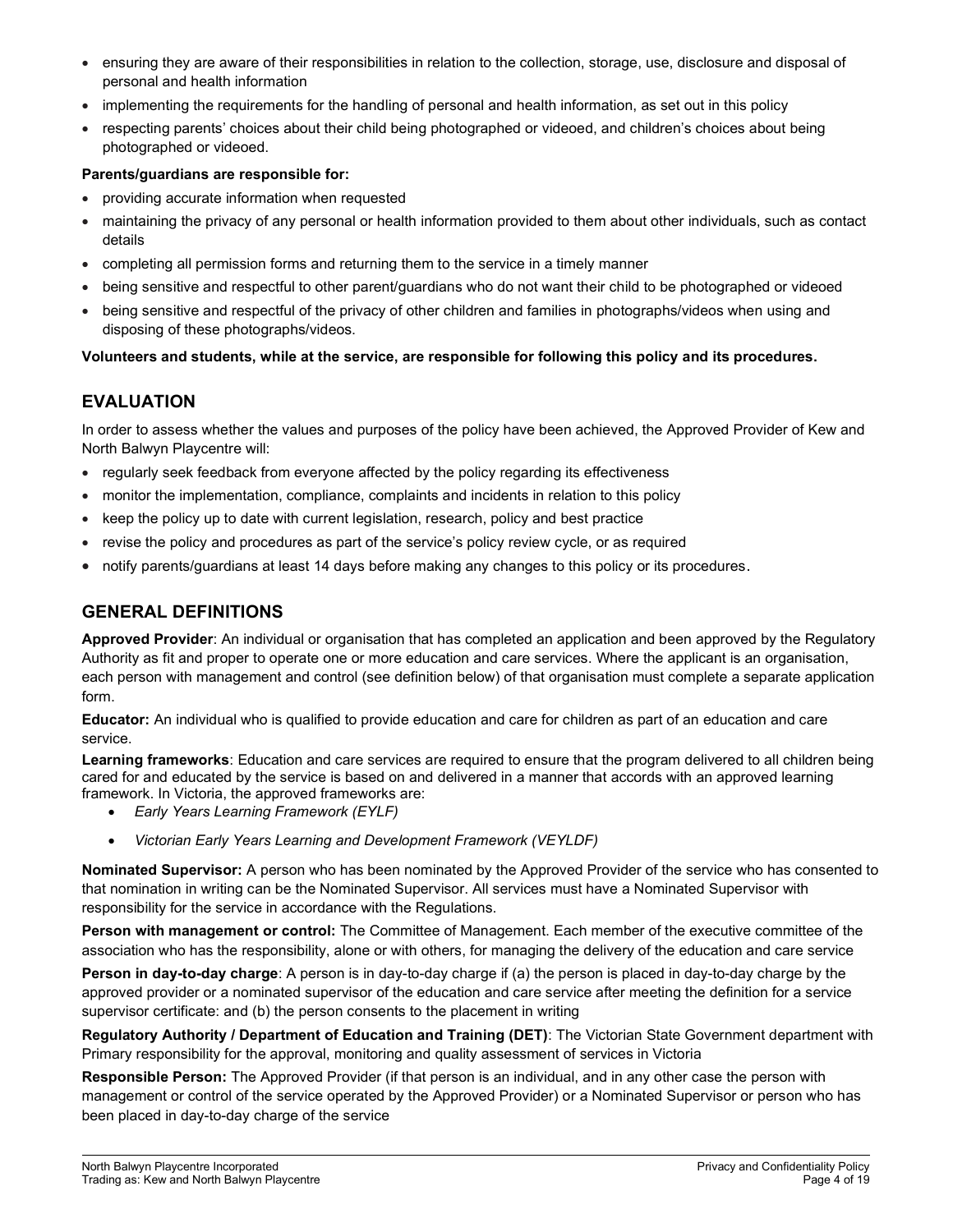# ATTACHMENTS

- Attachment 1: Additional background information
- Attachment 2: Privacy Principles in action
- Attachment 3: Letter of acknowledgment and understanding
- Attachment 4: Privacy Statement
- Attachment 5: Permission form for photographs and videos
- Attachment 6: Special permission notice for publications/media
- Attachment 7: Australian Privacy Principles

# AUTHORISATION

This policy was adopted by the Approved Provider of Kew and North Balwyn Playcentre on 21st October 2020

# REVIEW DATE: 21/10/2020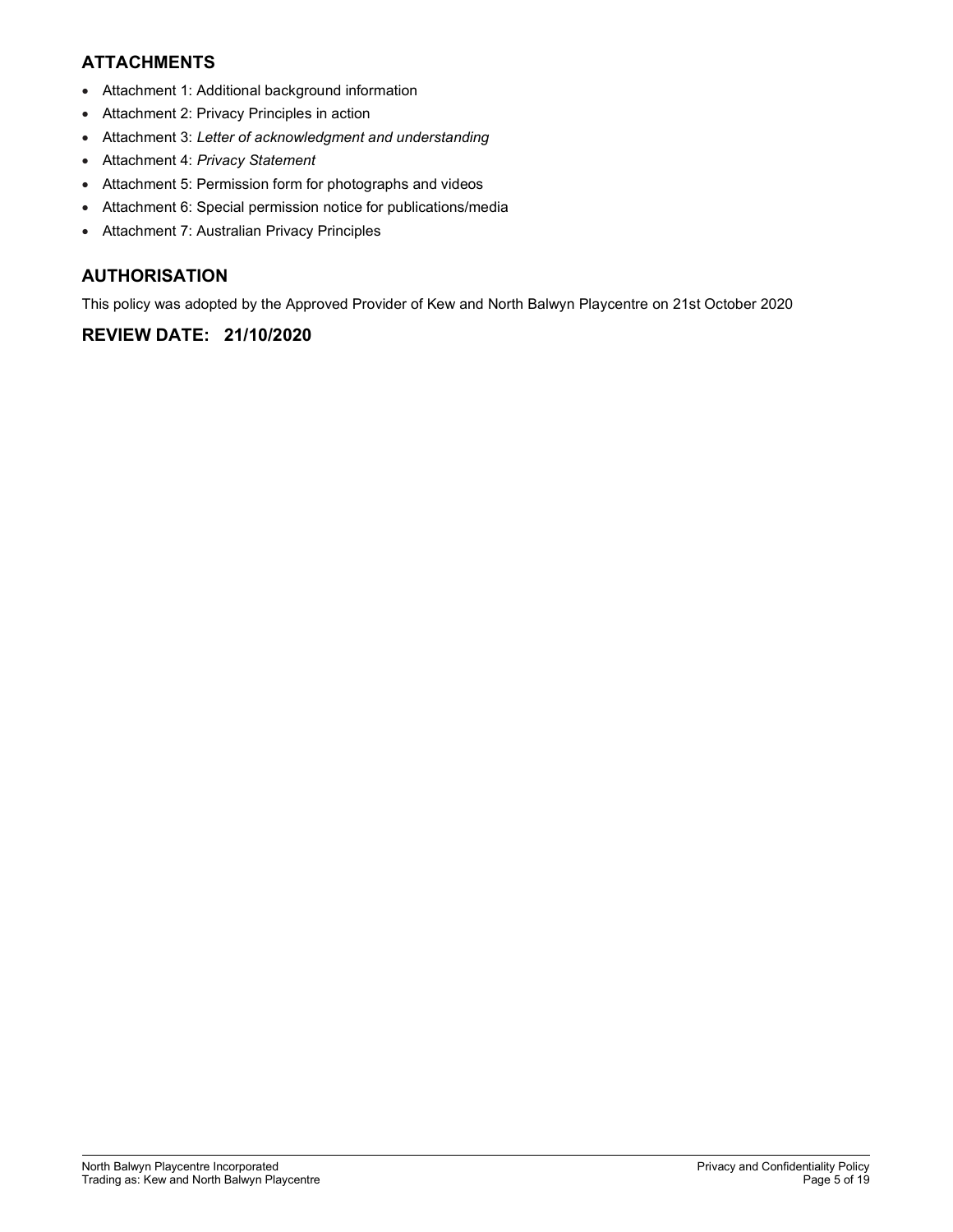# ATTACHMENT 1 Additional background information

Early childhood services must ensure that their processes for the collection, storage, use, disclosure and disposal of personal and health information meet the requirements of the appropriate privacy legislation and the Health Records Act 2001.

The following are examples of practices impacted by the privacy legislation:

- Enrolment records: Regulations 108, 109 and 110 of the Children's Services Regulations 2020 detail the information that must be kept on a child's enrolment record, including personal details about the child and the child's family, parenting orders and medical conditions. This information is regarded as sensitive information (refer to Definitions) and must be stored securely and disposed of appropriately.
- Attendance records: Regulation 107 of the Children's Services Regulations 2020 requires details of the date, child's full name, times of arrival and departure, and signature of the person delivering and collecting the child or the Nominated Supervisor/educator, to be recorded in an attendance record kept at the service. Contact details may be kept in a sealed envelope at the back of the attendance record or separate folder for evacuation/emergency purposes.
- Medication records and incident, injury, trauma and illness records: Regulations 56 and 61 of the Children's Services Regulations 2020 require the Approved Provider of a service to maintain incident, injury, trauma and illness records, and medication records which contain personal and medical information about the child.
- Handling and storage of information: Limited space can often be an issue in early childhood service environments, and both authorised employees and the Approved Provider need access to secure storage for personal and health information. Documents might be required to be stored off the service premises. Wherever confidential information is stored, it is important that it is not accessible to unauthorised staff or other persons. When confidential information is required to be taken off-site (e.g. on excursions, a list of children with medical conditions and contact numbers will be required), consideration must be given to how this is transported and stored securely.
- Computerised records: It is important that computerised records containing personal or health information are stored securely and can only be accessed by authorised personnel with a password. Services need to incorporate risk management measures to ensure that passwords are recorded and stored in a secure place at the service, and to limit access to the information only to other authorised persons (refer to the Information Technology Policy).
- Forms: Enrolment forms and any other forms used to collect personal or health information should have the service's Privacy Statement (refer to Attachment 4) attached.
- Collecting information for which there is no immediate use: A service should only collect the information it needs and for which it has a specific purpose. Services should not collect information that has no immediate use, even though it may be useful in the future.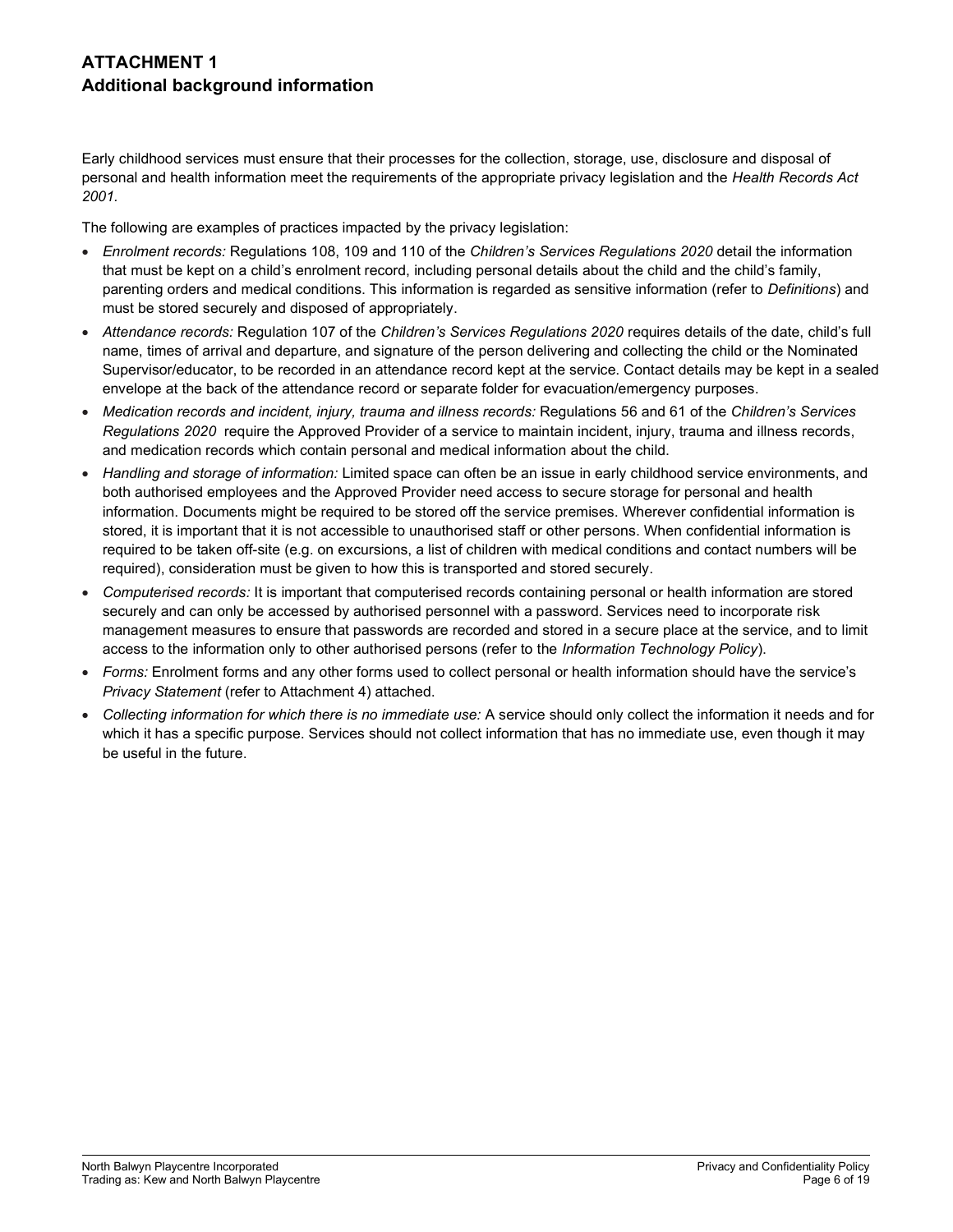# ATTACHMENT 2 Privacy Principles<sup>1</sup> in action

# 1. Collection processes (Privacy Principle 1)

# 1.1 Type of personal and health information to be collected

The service will only collect the information needed, and for which there is a purpose that is legitimate and related to the service's functions, activities and/or obligations.

The type of information collected and held includes (but is not limited to) personal information, including health information, regarding:

- children and parents/guardians prior to and during the child's attendance at a service (this information is collected in order to provide and/or administer services to children and parents/guardians)
- job applicants, employees, members, volunteers and contractors (this information is collected in order to manage the relationship and fulfil the service's legal obligations)
- contact details of other parties that the service deals with.

The service will collect information on the following identifiers (refer to Definitions):

- tax file number for all employees, to assist with the deduction and forwarding of tax to the Australian Tax Office failure to provide this would result in maximum tax being deducted
- For childcare services only: Customer Reference Number (CRN) for children attending childcare services to enable the family to access the Commonwealth Government's Child Care Benefit (CCB) – failure to provide this would result in parents/guardians not obtaining the benefit.

# 1.2 Collection of personal and health information

Personal information about individuals, either in relation to themselves or their children enrolled at the service, will generally be collected via forms filled out by parents/guardians. Other information may be collected from job applications, face-toface interviews and telephone calls. Individuals from whom personal information is collected will be provided with a copy of the service's Privacy Statement (Attachment 4).

When the service receives personal information from a source other than directly from the individual or the parents/guardians of the child concerned, the person receiving the information will notify the individual or the parents/guardians of the child to whom the information relates of receipt of this information. The service will advise that individual of their right to request access to this information.

Access will be granted in accordance with the relevant legislation. Please note that the legislation allows the service to deny access in accordance with the limited reasons for denial that are contained in the legislation (refer to Privacy Principle 6.1).

# 1.3 Anonymity (Privacy Principle 8)

Wherever it is lawful and practicable, individuals will have the option of not identifying themselves when entering into transactions with Kew and North Balwyn Playcentre.

# 2. Use and disclosure of personal information (Privacy Principle 2)

## 2.1 Use of information

The service will use personal information collected for the primary purpose of collection (refer to the table below). The service may also use this information for any secondary purposes directly related to the primary purpose of collection, to which the individual has consented, or could reasonably be expected to consent. The following table identifies the personal information that will be collected by the service, the primary purpose for its collection and some examples of how this information will be used.

<sup>&</sup>lt;sup>1</sup> Privacy and Data Protection Act 2014 (Vic)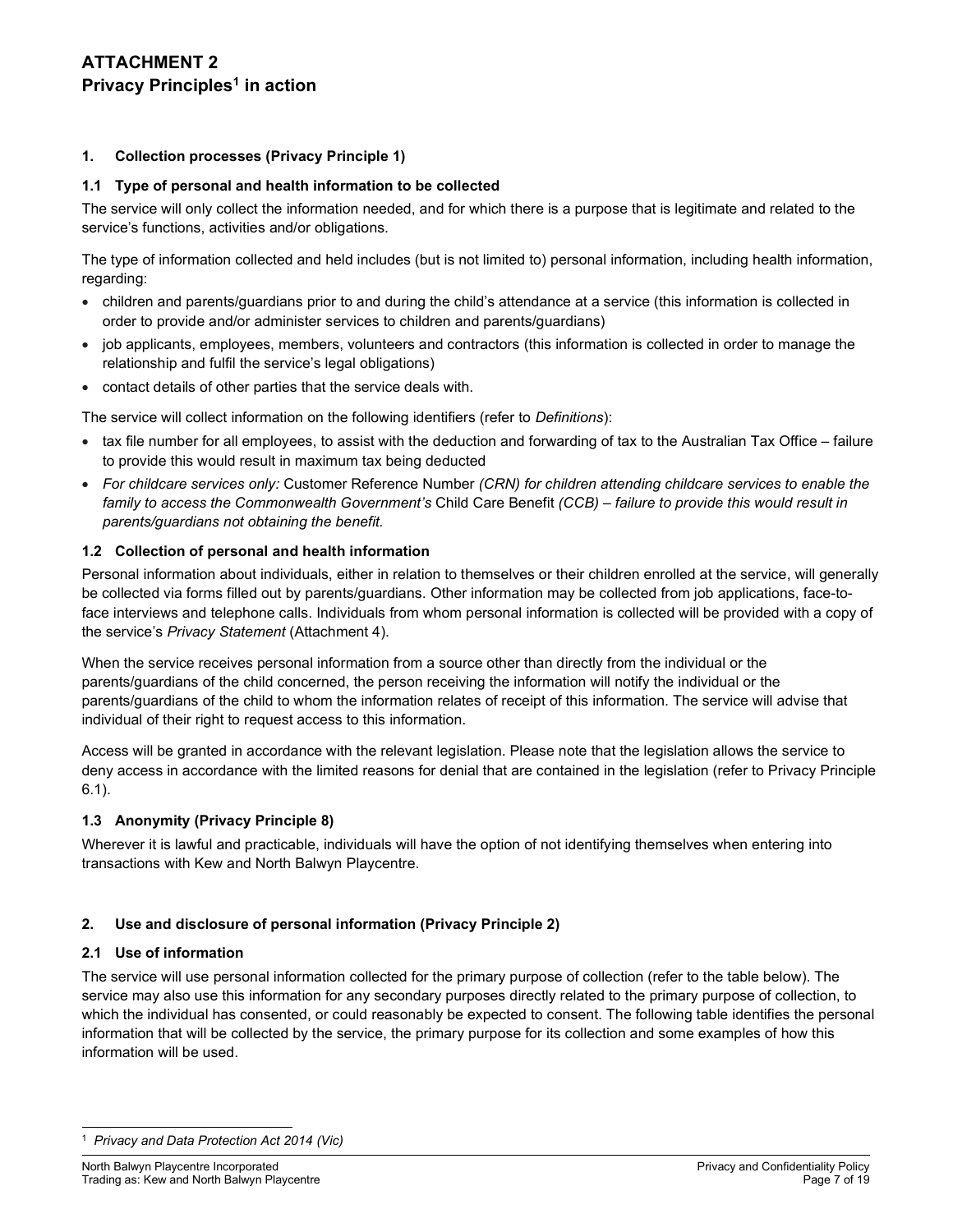| <b>Personal and health</b><br>information collected in<br>relation to:                                                                             | Primary purpose of collection:                                                                                                                                                                                                              | <b>Examples of how the service</b><br>will use personal and health,<br>(including sensitive)<br>information include:                                                                                                                                                                                                                                                                                                                                                                                                                                                                                                        |
|----------------------------------------------------------------------------------------------------------------------------------------------------|---------------------------------------------------------------------------------------------------------------------------------------------------------------------------------------------------------------------------------------------|-----------------------------------------------------------------------------------------------------------------------------------------------------------------------------------------------------------------------------------------------------------------------------------------------------------------------------------------------------------------------------------------------------------------------------------------------------------------------------------------------------------------------------------------------------------------------------------------------------------------------------|
| Children and parents/guardians                                                                                                                     | To enable the service to provide for the<br>$\bullet$<br>education and care of the child attending<br>the service<br>To promote the service (refer to<br>$\bullet$<br>Attachments 5 and 6 for permission<br>forms - photographs and videos) | Day-to-day administration<br>$\bullet$<br>and delivery of service<br>Provision of a place for their<br>$\bullet$<br>child in the service<br>Duty rosters<br>$\bullet$<br>Looking after children's<br>educational, care and safety<br>needs<br>For correspondence with<br>$\bullet$<br>parents/guardians relating to<br>their child's attendance<br>To satisfy the service's legal<br>$\bullet$<br>obligations and to allow it to<br>discharge its duty of care<br>Visual displays in the service<br>٠<br>Newsletters<br>$\bullet$<br>Promoting the service<br>through external media,<br>including the service's<br>website |
| The Approved Provider if an<br>individual, or members of the<br>Committee of<br>Management/Board if the<br>Approved Provider is an<br>organisation | For the management of the service<br>$\bullet$                                                                                                                                                                                              | For communication with, and<br>$\bullet$<br>between, the Approved<br>Provider, other<br>Committee/Board members,<br>employees and members of<br>the association<br>To satisfy the service's legal<br>$\bullet$<br>obligations                                                                                                                                                                                                                                                                                                                                                                                               |
| Job applicants, employees,<br>contractors, volunteers and<br>students                                                                              | To assess and (if necessary) to engage<br>the applicant, employees, contractor,<br>volunteers or students, as the case may<br>be<br>To administer the employment, contract<br>or placement                                                  | Administering the individual's<br>employment, contract or<br>placement, as the case may<br>be<br>Ensuring the health and<br>$\bullet$<br>safety of the individual<br>Insurance<br>$\bullet$<br>Promoting the service<br>through external media,<br>including the service's<br>website                                                                                                                                                                                                                                                                                                                                       |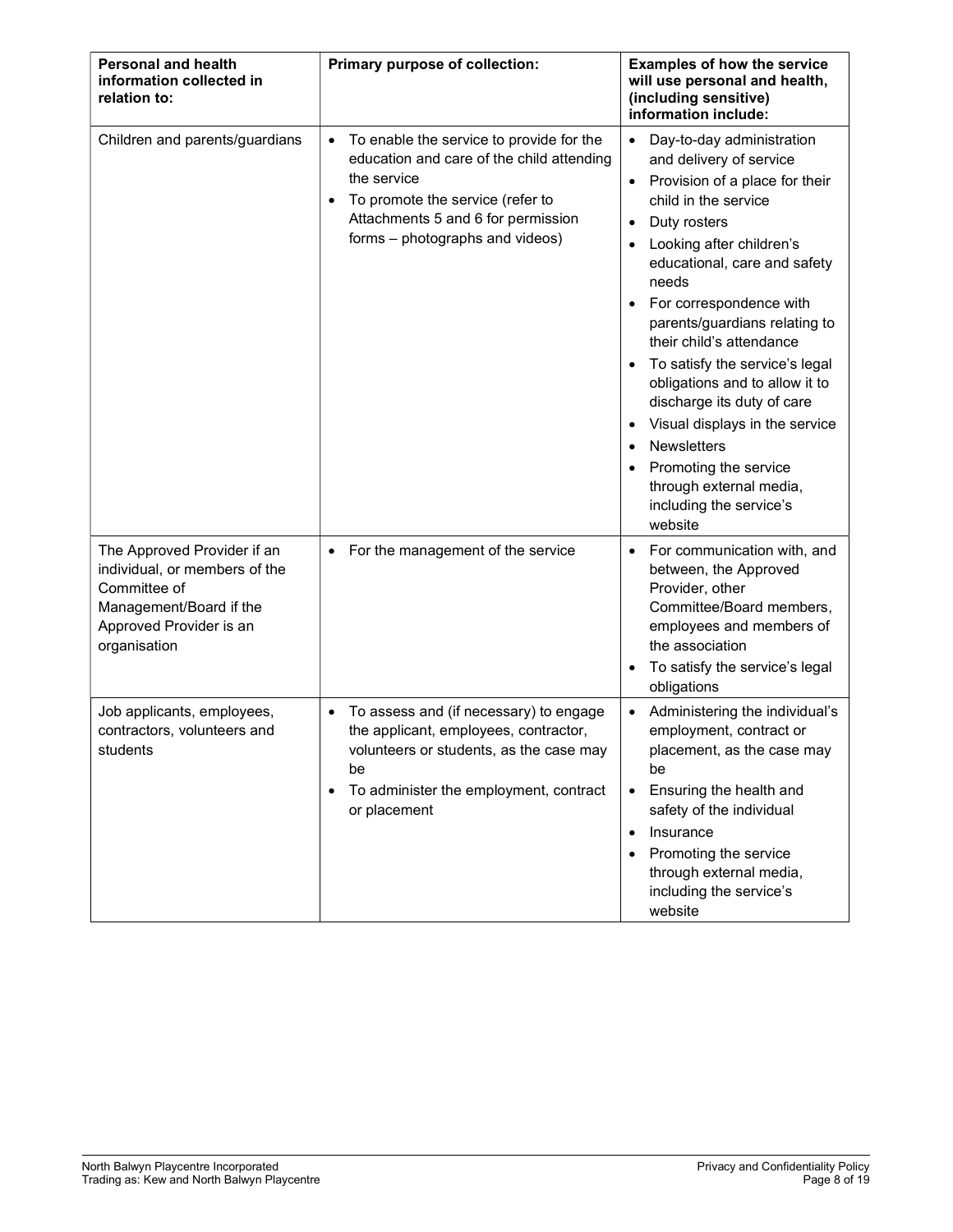# 2.2 Disclosure of personal information, including health information

The service may disclose some personal information held about an individual to:

- government departments or agencies, as part of its legal and funding obligations
- local government authorities, in relation to enrolment details for planning purposes
- organisations providing services related to staff entitlements and employment
- insurance providers, in relation to specific claims or for obtaining cover
- law enforcement agencies
- health organisations and/or families in circumstances where the person requires urgent medical assistance and is incapable of giving permission
- anyone to whom the individual authorises the service to disclose information.

#### 2.3 Disclosure of sensitive information (Privacy Principle 10)

Sensitive information (refer to Definitions) will be used and disclosed only for the purpose for which it was collected or a directly related secondary purpose, unless the individual agrees otherwise, or where the use or disclosure of this sensitive information is allowed by law.

## 3. Storage and security of personal information (Privacy Principle 4)

In order to protect the personal information from misuse, loss, unauthorised access, modification or disclosure, the Approved Provider and staff will ensure that, in relation to personal information:

- access will be limited to authorised staff, the Approved Provider or other individuals who require this information in order to fulfil their responsibilities and duties
- information will not be left in areas that allow unauthorised access to that information
- all materials will be physically stored in a secure cabinet or area
- computerised records containing personal or health information will be stored safely and secured with a password for access
- there is security in transmission of the information via email, fax or telephone, as detailed below:
	- o emails will only be sent to a person authorised to receive the information
	- $\circ$  faxes will only be sent to a secure fax, which does not allow unauthorised access
	- $\circ$  telephone limited and necessary personal information will be provided over the telephone to persons authorised to receive that information
- transfer of information interstate and overseas will only occur with the permission of the person concerned or their parents/guardians.

## 4. Data quality (Privacy Principle 3)

The service will endeavour to ensure that the personal information it holds is accurate, complete, up to date and relevant to its functions and/or activities.

## 5. Disposal of information

Personal information will not be stored any longer than necessary.

In disposing of personal information, those with authorised access to the information will ensure that it is either shredded or destroyed in such a way that the information is no longer accessible.

## 6. Access to personal information (Privacy Principle 6)

## 6.1 Access to information and updating personal information

Individuals have the right to ask for access to personal information the service holds about them without providing a reason for requesting access.

#### Under the privacy legislation, an individual has the right to:

- request access to personal information that the service holds about them
- access this information
- make corrections if they consider the data is not accurate, complete or up to date.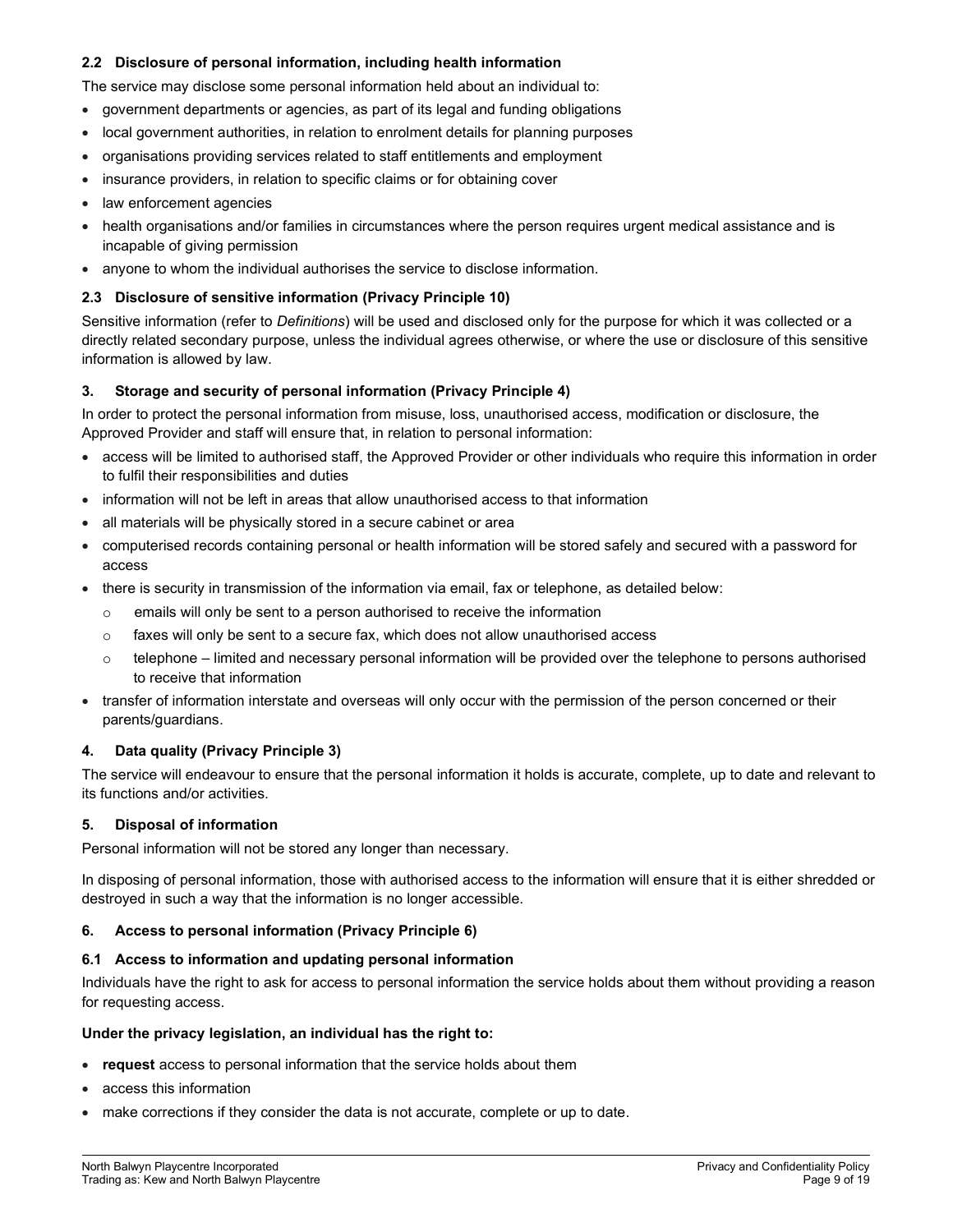There are some exceptions set out in the Privacy and Data Protection Act 2014, where access may be denied in part or in total. Examples of some exemptions are where:

- the request is frivolous or vexatious
- providing access would have an unreasonable impact on the privacy of other individuals
- providing access would pose a serious threat to the life or health of any person
- the service is involved in the detection, investigation or remedying of serious improper conduct and providing access would prejudice that.

# 6.2 Process for considering access requests

A person may seek access, to view or update their personal or health information:

- if it relates to their child, by contacting the Nominated Supervisor
- for all other requests, by contacting the Approved Provider/secretary.

Personal information may be accessed in the following way:

- view and inspect the information
- take notes
- obtain a copy.

Individuals requiring access to, or updating of, personal information should nominate the type of access required and specify, if possible, what information is required. The Approved Provider will endeavour to respond to this request within 45 days of receiving the request.

The Approved Provider and employees will provide access in line with the privacy legislation. If the requested information cannot be provided, the reasons for denying access will be given in writing to the person requesting the information.

In accordance with the legislation, the service reserves the right to charge for information provided in order to cover the costs involved in providing that information.

The privacy legislation also provides an individual about whom information is held by the service, the right to request the correction of information that is held. The service will respond to the request within 45 days of receiving the request for correction. If the individual is able to establish to the service's satisfaction that the information held is incorrect, the service will endeavour to correct the information.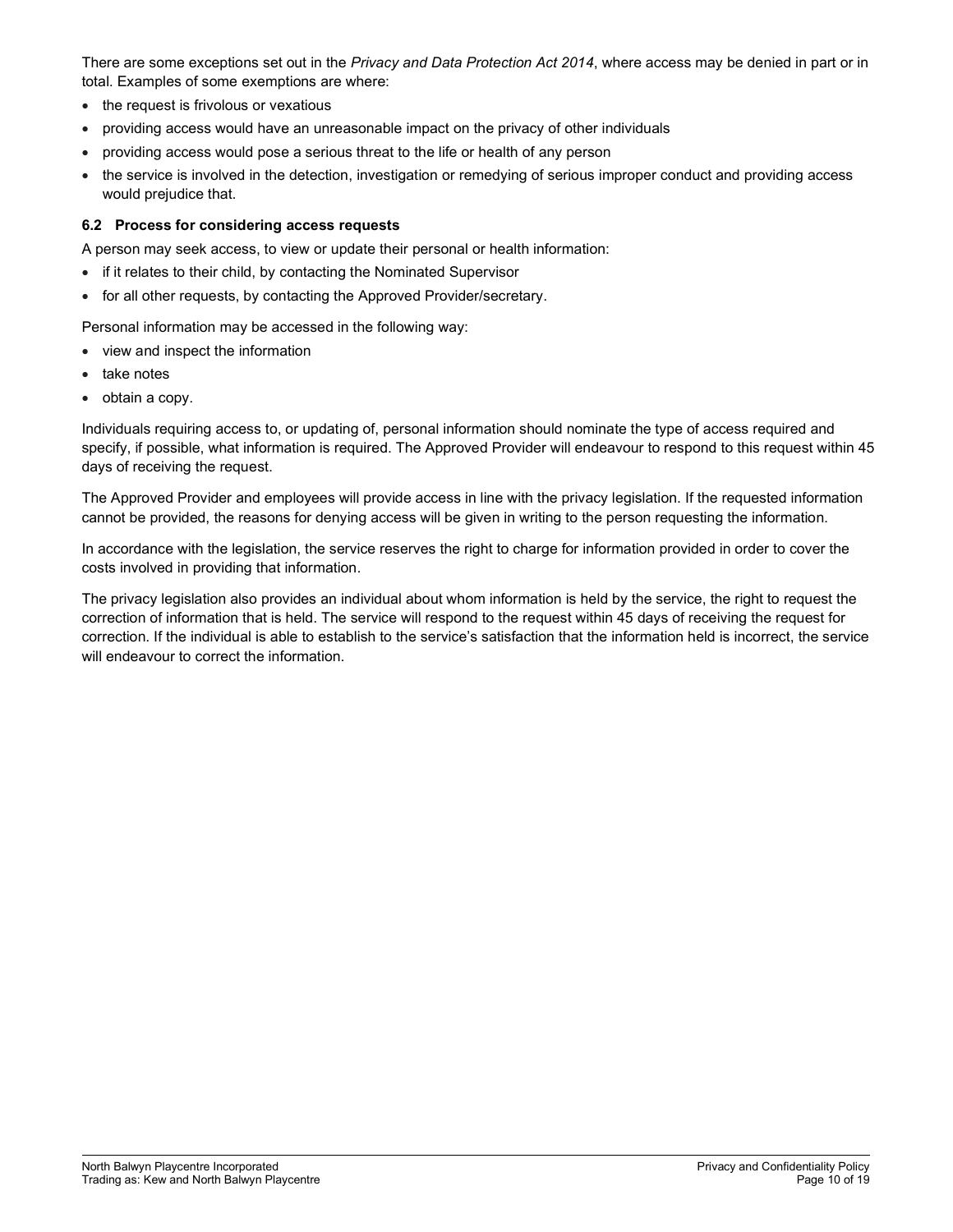# Letter of acknowledgement and understanding

Dear [Insert Name],

Re: Privacy and Confidentiality Policy



Please find attached Kew and North Balwyn Playcentre's Privacy and Confidentiality Policy, which outlines how the service will meet the requirements of the Victorian Health Records Act 2001 and the Privacy and Data Protection Act 2014 (Vic) (or where applicable, the Privacy Act 1988) in relation to both personal and health information.

Employees have an important role in assisting the service to comply with the requirements of the privacy legislation by ensuring they understand and implement the Kew and North Balwyn Playcentre's Privacy and Confidentiality Policy. Therefore, all employees are required to read this policy and complete the attached acknowledgement form.

Please return the completed form by [Date].

Yours sincerely,

# [insert staff member name]

# [insert staff member role]

(on behalf of the Approved Provider)

Please note: this form will be kept with your individual staff record.

# Kew and North Balwyn Playcentre

Acknowledgement of reading the Privacy and Confidentiality Policy

\_\_\_\_\_\_\_\_\_\_\_\_\_\_\_\_\_\_\_\_\_\_\_\_\_\_\_\_\_\_\_\_\_\_\_\_\_\_\_\_\_\_\_\_\_\_\_\_\_\_\_\_\_\_\_\_\_\_\_\_\_\_\_\_\_\_\_\_\_\_\_\_\_\_\_\_\_\_\_\_\_

I, the contract of the contract of the contract of the contract of the contract of the contract of the contract of the contract of the contract of the contract of the contract of the contract of the contract of the contrac

service's Privacy and Confidentiality Policy. Signature: \_\_\_\_\_\_\_\_\_\_\_\_\_\_\_\_\_\_\_\_\_\_\_\_\_\_\_\_\_\_\_\_\_

Date: \_\_\_\_\_\_\_\_\_\_\_\_\_\_\_\_\_\_\_\_\_\_\_\_\_\_\_\_\_\_\_\_\_\_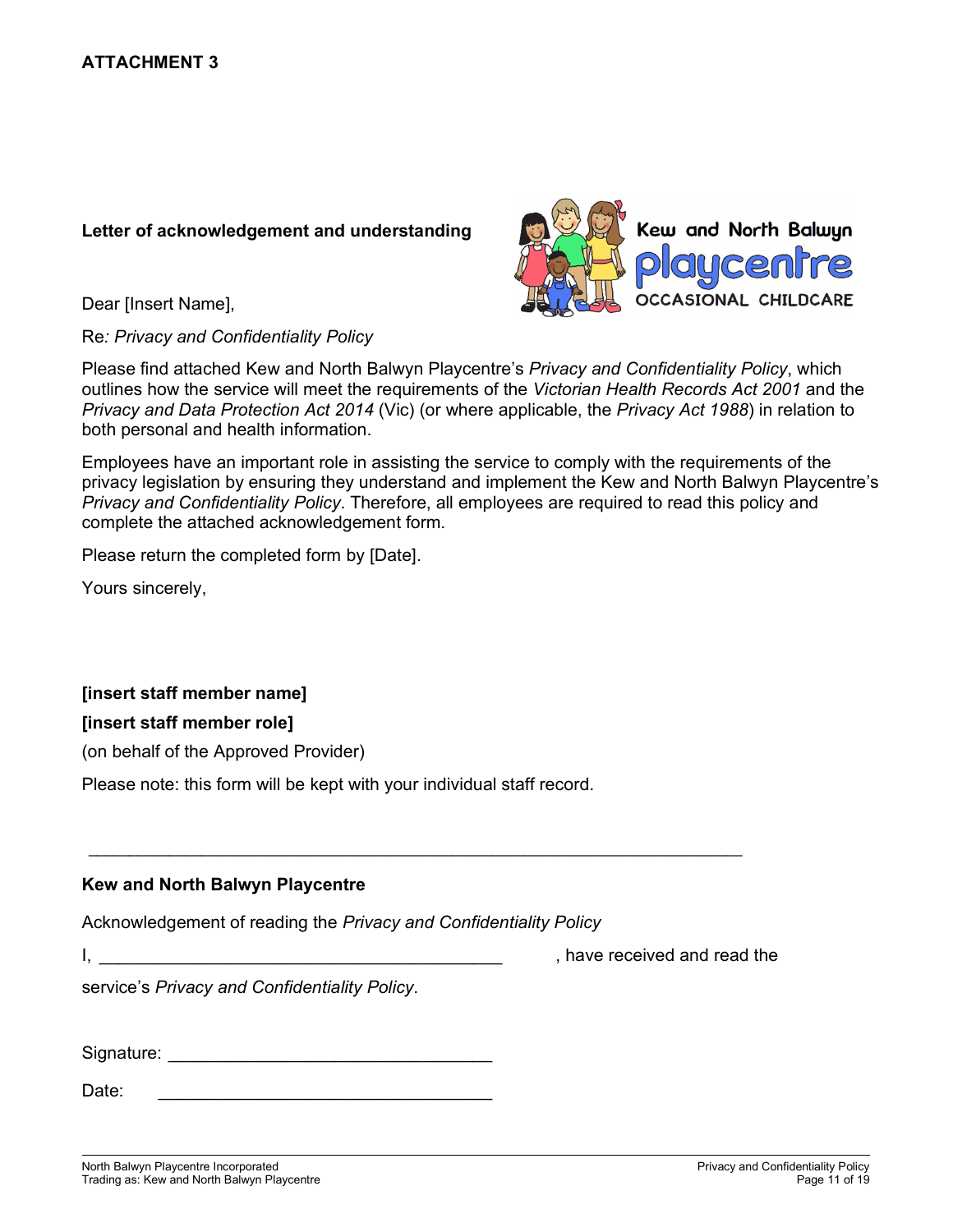# ATTACHMENT 4

# Privacy Statement

We believe your privacy is important.



Kew and North Balwyn Playcentre has developed a Privacy and Confidentiality Policy that illustrates how we collect, use, disclose, manage and transfer personal information, including health information. This policy is available on request.

To ensure ongoing funding and licensing, our service is required to comply with the requirements of privacy legislation in relation to the collection and use of personal information. If we need to collect health information, our procedures are subject to the Health Records Act 2001.

# Purpose for which information is collected

The reasons for which we generally collect personal information are given in the table below.

| Personal information and health information<br>collected in relation to:                                                                  | Primary purpose for which information will be used:                                                     |
|-------------------------------------------------------------------------------------------------------------------------------------------|---------------------------------------------------------------------------------------------------------|
| Children and parents/guardians                                                                                                            | To enable us to provide for the education and care of the<br>child attending the service                |
|                                                                                                                                           | To manage and administer the service as required                                                        |
| The Approved Provider if an individual, or members<br>of the Committee of Management/Board if the<br>Approved Provider is an organisation | For the management of the service<br>٠<br>To comply with relevant legislation requirements<br>$\bullet$ |
| Job applicants, employees, contractors, volunteers<br>and students                                                                        | To assess and (if necessary) to engage employees,<br>contractors, volunteers or students                |
|                                                                                                                                           | To administer the individual's employment, contracts or<br>placement of students and volunteers         |

Please note that under relevant privacy legislation, other uses and disclosures of personal information may be permitted, as set out in that legislation.

## Disclosure of personal information, including health information

Some personal information, including health information, held about an individual may be disclosed to:

- government departments or agencies, as part of our legal and funding obligations
- local government authorities, for planning purposes
- organisations providing services related to employee entitlements and employment
- insurance providers, in relation to specific claims or for obtaining cover
- law enforcement agencies
- health organisations and/or families in circumstances where the person requires urgent medical assistance and is incapable of giving permission
- anyone to whom the individual authorises us to disclose information.

## Laws that require us to collect specific information

Children's Services Act 1996 and the Children's Services Regulations 2020, Associations Incorporation Reform Act 2012 (Vic) and employment-related laws and agreements require us to collect specific information about individuals from time-totime. Failure to provide the required information could affect:

- a child's enrolment at the service
- a person's employment with the service
- the ability to function as an incorporated association.

## Access to information

Individuals about whom we hold personal or health information are able to gain access to this information in accordance with applicable legislation. The procedure for doing this is set out in our Privacy and Confidentiality Policy, which is available on request.

For information on the Privacy and Confidentiality Policy, please refer to the copy available at the service or contact the Approved Provider/Nominated Supervisor.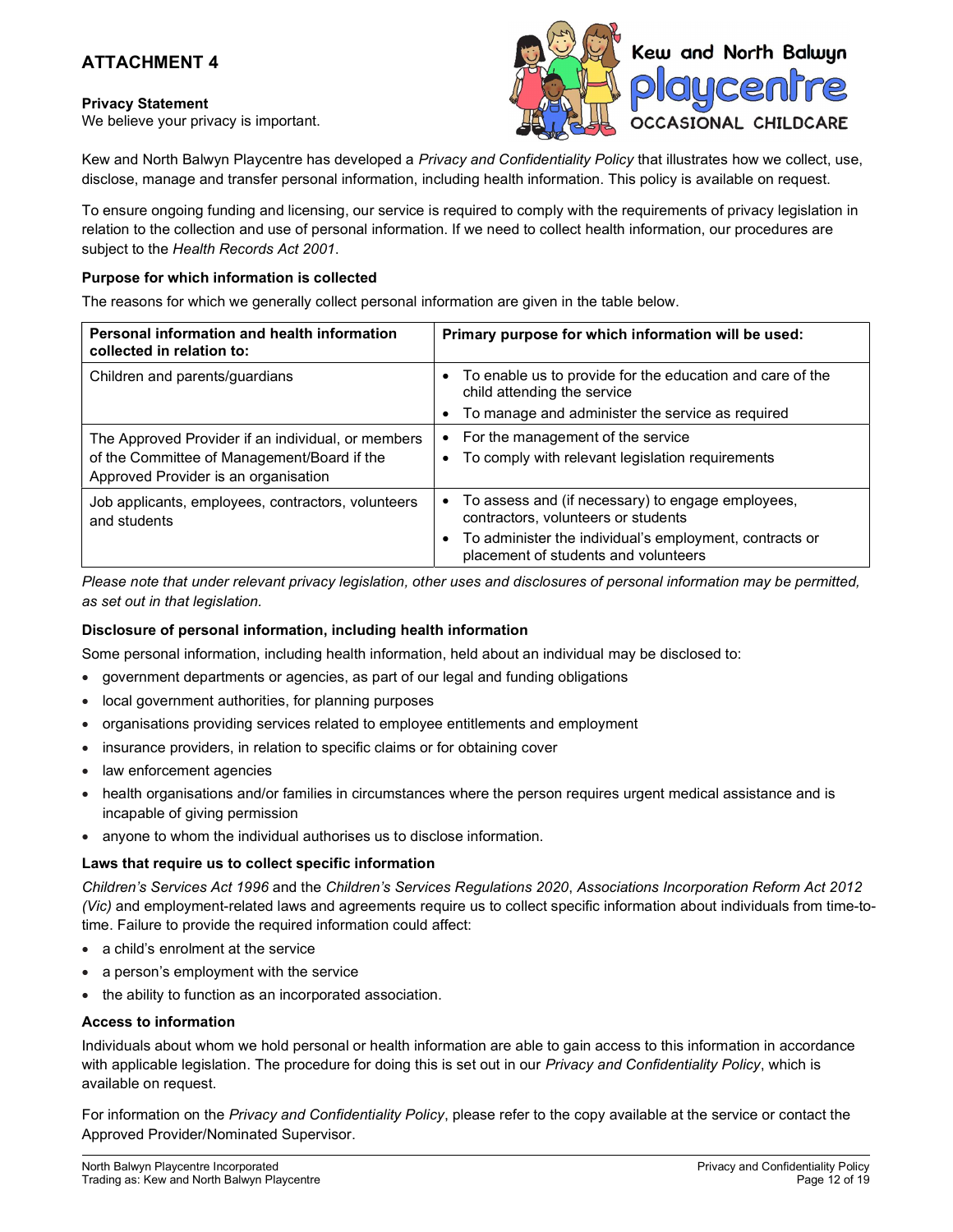# Permission form for photographs and videos

# Background information



Photographs and videos are now classified as 'personal information' under the Privacy and Data Protection Act 2014.

The purpose of this permission form is to:

- comply with the privacy legislation in relation to all photographs/videos taken at the service, whether by the Approved Provider, Nominated Supervisor, Persons in Day to Day Charge, educators, staff, parents/guardians, volunteers or students on placement
- enable photographs/videos of children to be taken as part of the program delivered by the service, whether group photos, videos or photos at special events and excursions etc.
- notify parents/guardians as to who will be permitted to take photographs/videos, where these will be taken and how they will be used.

# Photographs/videos taken by staff

Internal Use: Staff at the service may take photographs/videos of children as part of the program. These may be displayed at the service, or in the centre newsletter. First names of children only will be used in any newsletter and in most cases, no names are used at all in these publications. Newsletters are also distributed to current families, Committee of Management and staff only and are not made available to any other persons. Some staff may use learning journals in which photographs are included. All of these examples are considered internal use of photographs.

External Use: Photos may also be used on Kew and North Balwyn Playcentre website or placed in the service's publications or promotional material to promote the service, or for any other purpose aligned to the service's business operations. In this instance additional permission will be sought from all families prior to their child's image being used for any external use as outlined below.

When the photographs/videos are no longer being used, the service will destroy them if they are no longer required, or otherwise store them securely at the service.

# Photographs/videos taken by parents/guardians

Parents/guardians may take photographs/videos of their own child/children at special service events such as birthdays, excursions and other activities. Parents must ensure that these photographs/videos do not include other children at the service.

# Photographs taken by a photographer engaged by the service

A photographer may be engaged by the service to take individual and/or group photographs of children. Information will be provided in written form to parents/guardians prior to the event and will include the date and the photographer's details.

# Photographs/videos for use in newspapers, Kew and North Balwyn Playcentre website and other external publications

The permission of parents/guardians of children will, on every occasion, be obtained prior to a child's photograph being taken to appear in any newspaper/media or external publication, including the service's newsletter, publications and website. (Attachment 6)

# Photographs/videos taken by students on placement

Students at the service may take photographs/videos of children as part of their placement requirements.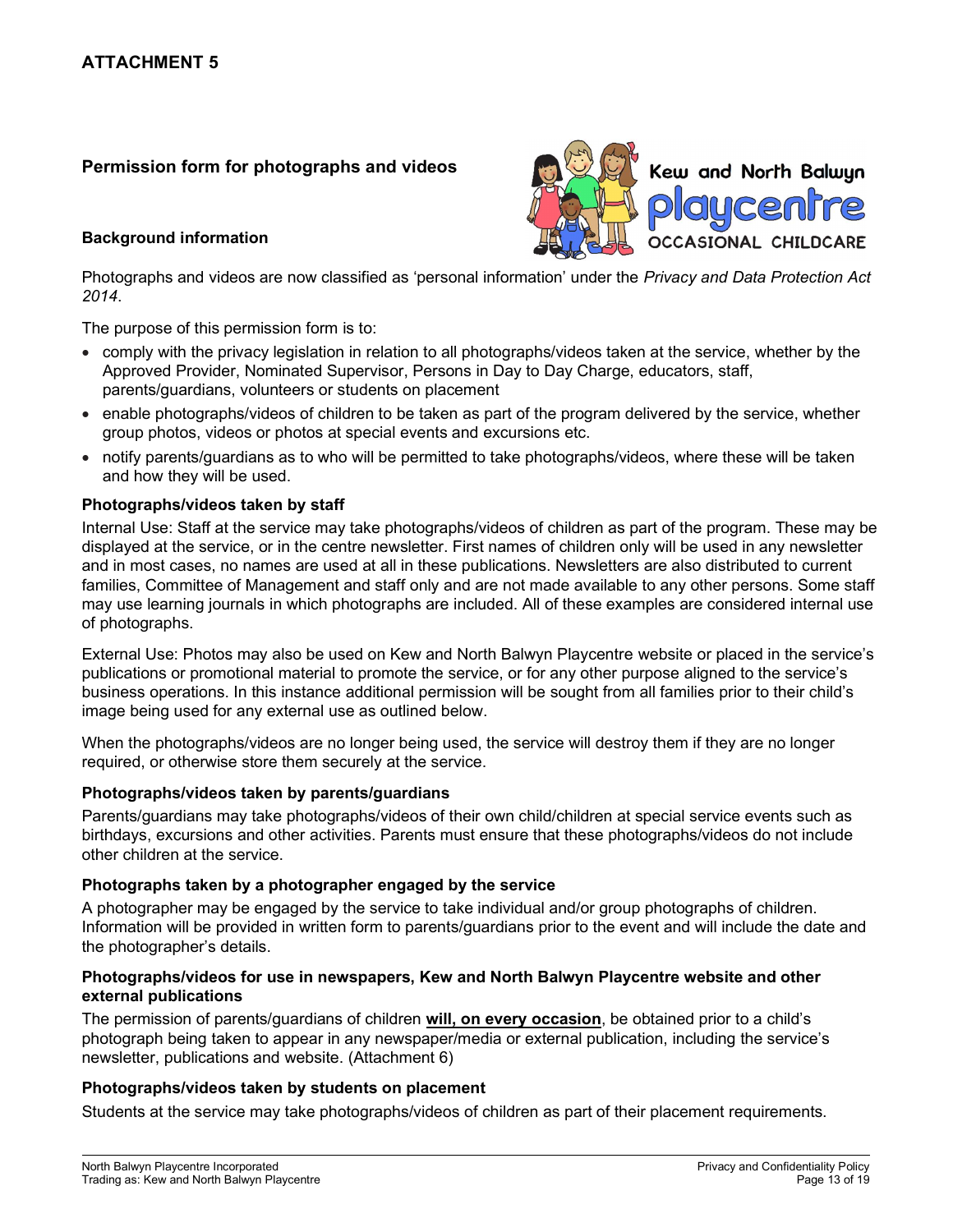# Access to photographs/videos

Access to any photographs or videos, like other personal information, is set out in the service's Privacy and Confidentiality Policy, which is displayed at the service and available on request.

# Confirmation of consent

I consent/do not consent to the arrangements for the use of photographs and/or videos, as stated in this permission form.

Parent's/guardian's name Child's name

Signature (parent/guardian) Date

 $\frac{1}{2}$  ,  $\frac{1}{2}$  ,  $\frac{1}{2}$  ,  $\frac{1}{2}$  ,  $\frac{1}{2}$  ,  $\frac{1}{2}$  ,  $\frac{1}{2}$  ,  $\frac{1}{2}$  ,  $\frac{1}{2}$  ,  $\frac{1}{2}$  ,  $\frac{1}{2}$  ,  $\frac{1}{2}$  ,  $\frac{1}{2}$  ,  $\frac{1}{2}$  ,  $\frac{1}{2}$  ,  $\frac{1}{2}$  ,  $\frac{1}{2}$  ,  $\frac{1}{2}$  ,  $\frac{1$ 

 $\frac{1}{2}$  ,  $\frac{1}{2}$  ,  $\frac{1}{2}$  ,  $\frac{1}{2}$  ,  $\frac{1}{2}$  ,  $\frac{1}{2}$  ,  $\frac{1}{2}$  ,  $\frac{1}{2}$  ,  $\frac{1}{2}$  ,  $\frac{1}{2}$  ,  $\frac{1}{2}$  ,  $\frac{1}{2}$  ,  $\frac{1}{2}$  ,  $\frac{1}{2}$  ,  $\frac{1}{2}$  ,  $\frac{1}{2}$  ,  $\frac{1}{2}$  ,  $\frac{1}{2}$  ,  $\frac{1$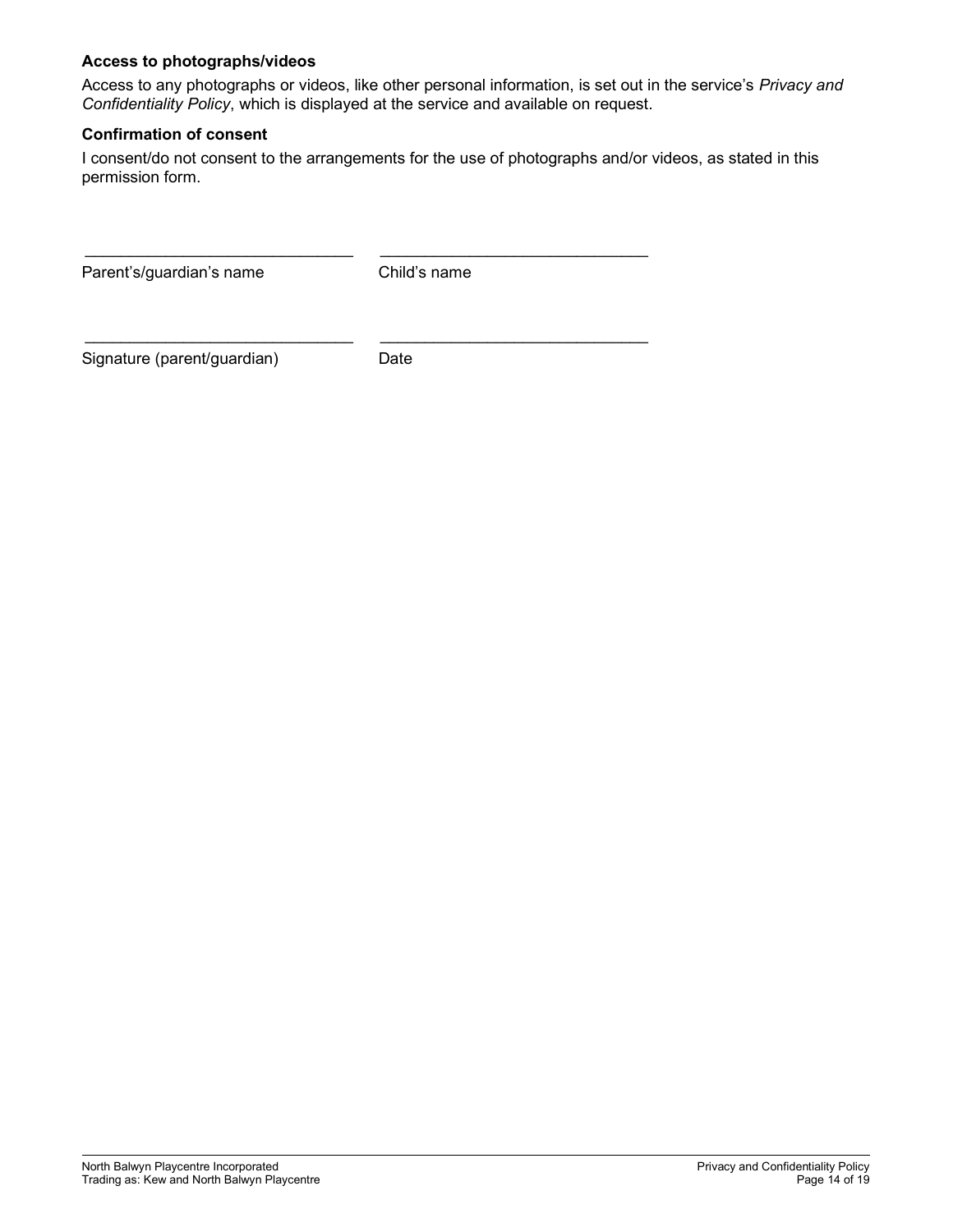# ATTACHMENT 6 Special permission notice for publications/media



Use of photographs, digital recordings, film or video footage of children in media, newspapers and publications, including any service publication or media outlet

[Date]

Dear [insert name of parent/guardian],

The purpose of this letter is to obtain permission for your child to be photographed or filmed by [insert name of the organisation/individual taking the photograph or filming the child] and for your child's photograph, digital recording, film or video footage to appear in [insert name of the newspaper, publication (including the service's publication) or media outlet where it will be displayed].

I, \_\_\_\_\_\_\_\_\_\_\_\_\_\_\_\_\_\_\_\_\_\_\_\_\_\_\_\_\_\_\_\_\_\_\_\_\_\_\_\_\_\_\_ , consent/do not consent to my child

\_\_\_\_\_\_\_\_\_\_\_\_\_\_\_\_\_\_\_\_\_\_\_\_\_\_\_\_\_\_\_\_\_\_\_\_\_ \_\_\_\_\_\_\_\_\_\_\_\_\_\_\_\_\_\_\_\_\_\_\_\_\_\_\_\_

\_\_\_\_\_\_\_\_\_\_\_\_\_\_\_\_\_\_\_\_\_\_\_\_\_\_\_\_\_\_\_\_\_\_\_\_\_ (name of child)

being photographed or filmed by [insert name of the organisation/individual taking the photograph or filming the child] and for my child's photograph, digital recording, film or video footage to appear in the following publication and/or media outlet: [insert name of the newspaper, publication (including the service's publication) or media outlet where it will be displayed].

Signature (parent/guardian) and the Date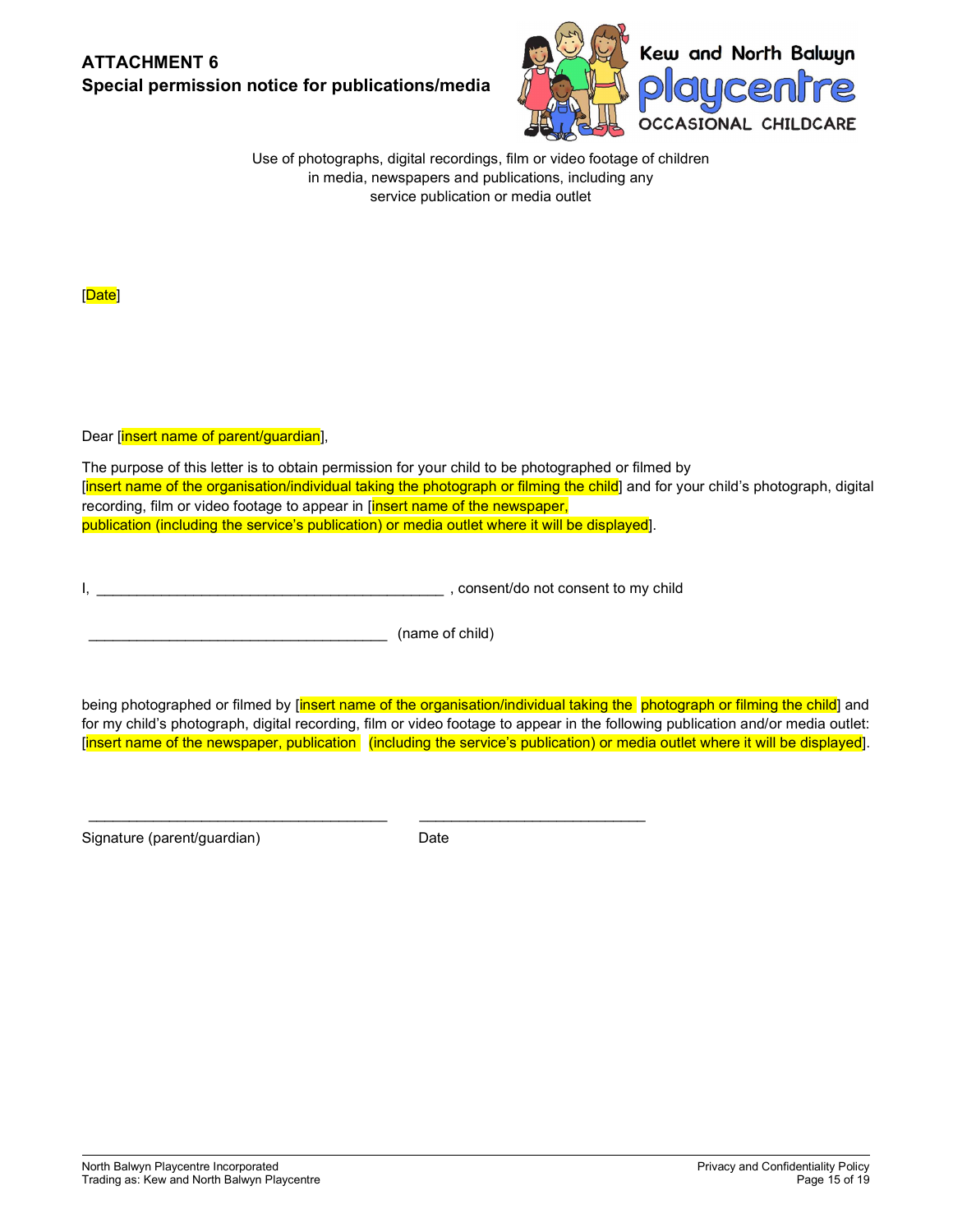# ATTACHMENT 7 Australian Privacy Principles

The commonwealth government made extensive amendments to the Privacy Act 1988 (Cth) with effect from 12 March 2014. Under these changes, organisations with an annual turnover greater than \$ 3 million are required to comply with 13 new Australian Privacy Principles (APPs), which replace the current National Privacy Principles (NPPs). (ELAA advises services to seek specific advice from a legal professional about whether their organisation needs to comply with the Australian Privacy Principles)

From 12 March 2014, the APPs will apply to all existing and future collections of personal information. This means, that all existing arrangements for collecting, and handling personal information in services to which the old NPPs applied must be reviewed by services to ensure they comply with the new APPs.

## Collection processes

# Type of personal and health information to be collected

The service will only collect the information needed, and for which there is a legitimate purpose related to the service's functions and/or legislative, regulatory or funding obligations.

The type of information collected and held by the service includes (but is not limited to) personal information, including health information, regarding:

- children and parents/guardians prior to and during the child's attendance at the service (this information is collected in order to provide and/or administer services to children and parents/guardians)
- job applicants, employees, members, volunteers and contractors (this information is collected in order to manage the relationship and fulfil the service's legal obligations)
- contact details of other parties that the service deals with

The service will collect information on the following identifiers (refer to Definitions):

- information required to access the Kindergarten Fee Subsidy for eligible families (refer to Fees Policy)
- tax file number for all employees, to assist with the deduction and forwarding of tax to the Australian Tax Office failure to provide this would result in maximum tax being deducted
- for childcare services only: Customer Reference Number (CRN) for children attending childcare services to enable the family to access the Commonwealth Government's Child Care Benefit (CCB) – failure to provide this would result in parents/guardians not obtaining the benefit.

The service will not use these government related identifiers as its own identifier of the individual unless it is required or authorised by law or a court order.

# Method of collecting personal and health information

Personal and health information about individuals, either in relation to themselves or their children enrolled at the service, will generally be collected directly via forms filled out by parents/guardians. Other information may be collected from job applications, face-to-face interviews and telephone calls. Individuals from whom personal information is collected will be provided with a copy of the service's Privacy Statement (Attachment 4).

When the service receives personal information about an individual in relation to themselves or children enrolled at the service from a source other than directly from the individual or the parents/guardians of the child concerned, the person receiving the information will notify the individual, or the parents/guardians of the child to whom the information relates, of receipt of this information. The service will advise that individual of their right to request access to this information. Access will be granted in accordance with the relevant legislation.

When the service receives unsolicited personal information about an individual, it will destroy the information if it is of the view that it could not have collected the information about the individual under the APP if it had solicited the information.

## Anonymity

Wherever it is lawful and practicable, individuals will have the option of not identifying themselves or using a pseudonym when entering into transactions with [Service Name].

## Use and disclosure of personal information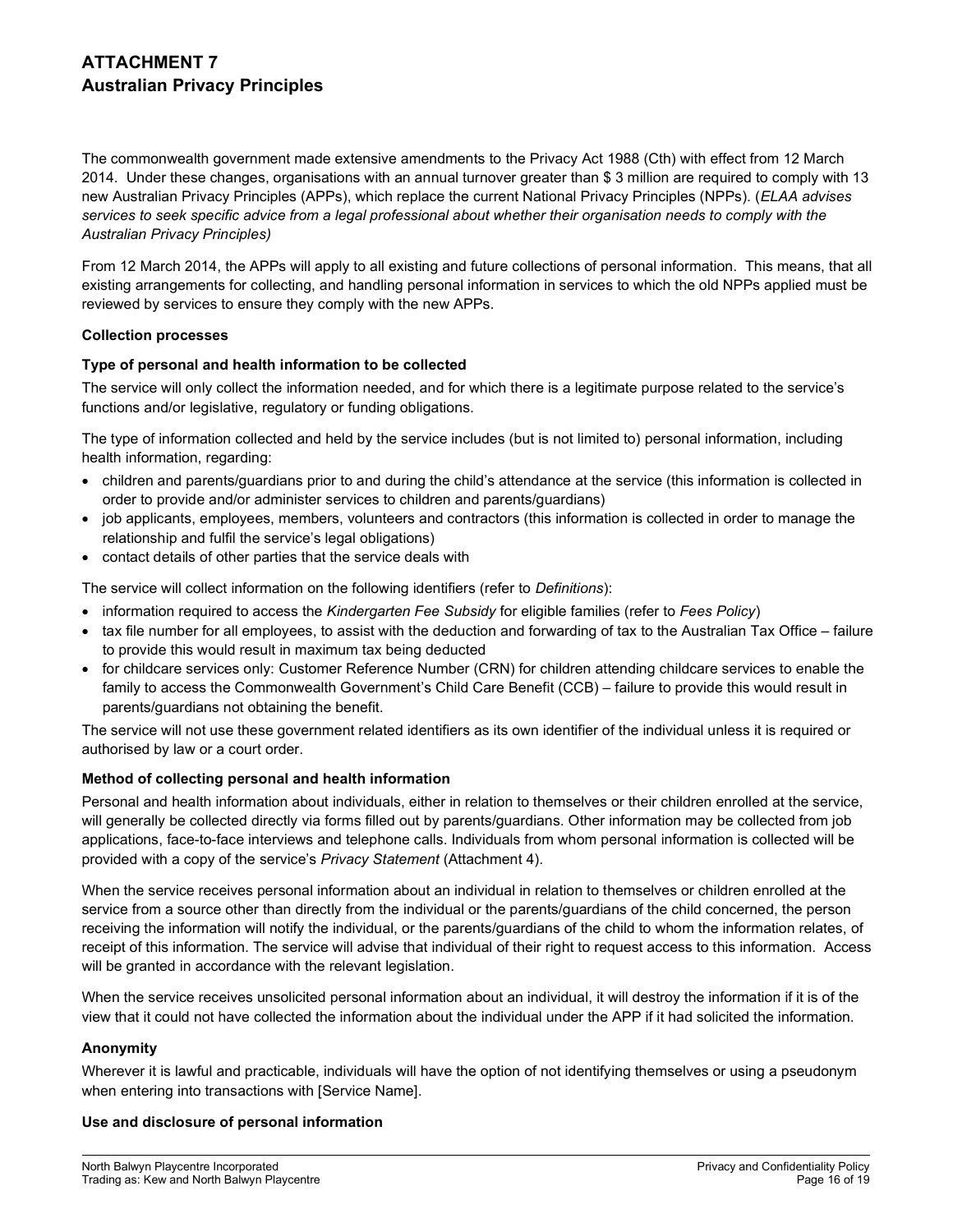# Use of information

The service will use personal information collected for the primary purpose of collection (refer to the table below). The service may also use this information for any secondary purposes directly related to the primary purpose of collection, to which the individual has consented, or could reasonably be expected to consent.

The following table identifies the personal information that will be collected by the service, the primary purpose for its collection and some examples of how this information will be used.

| <b>Personal and health</b><br>information collected<br>in relation to:                                                                                | Primary purpose of collection:                                                                                                                                                                                                                                           | Examples of how the service will use personal<br>and health, (including sensitive) information<br>include:                                                                                                                                                                                                                                                                                                                                                                                                                            |
|-------------------------------------------------------------------------------------------------------------------------------------------------------|--------------------------------------------------------------------------------------------------------------------------------------------------------------------------------------------------------------------------------------------------------------------------|---------------------------------------------------------------------------------------------------------------------------------------------------------------------------------------------------------------------------------------------------------------------------------------------------------------------------------------------------------------------------------------------------------------------------------------------------------------------------------------------------------------------------------------|
| Children and<br>parents/guardians                                                                                                                     | To enable the service to provide<br>$\bullet$<br>for the education and care of the<br>child attending the service<br>To promote the service (refer to<br>$\bullet$<br>Attachments 5 and 6 for<br>permission forms - photographs<br>and videos and<br>publications/media) | Day-to-day administration and delivery of<br>service<br>Provision of a place for their child in the<br>٠<br>service<br>Duty rosters<br>Looking after children's educational, care and<br>safety needs<br>For correspondence with parents/guardians<br>relating to their child's attendance<br>To satisfy the service's legal obligations and to<br>allow it to discharge its duty of care<br>Visual displays in the service<br><b>Newsletters</b><br>Promoting the service through external media,<br>including the service's website |
| The Approved<br>Provider if an<br>individual, or members<br>of the Committee of<br>Management/Board if<br>the Approved Provider<br>is an organisation | For the management of the<br>service                                                                                                                                                                                                                                     | • For communication with, and between, the<br>Approved Provider, other Committee/Board<br>members, employees and members of the<br>association<br>To satisfy the service's legal obligations                                                                                                                                                                                                                                                                                                                                          |

| <b>Personal and health</b><br>information collected<br>in relation to:   | Primary purpose of collection:                                                                                                                                                                 | Examples of how the service will use personal<br>and health, (including sensitive) information<br>include:                                                                                                                                         |
|--------------------------------------------------------------------------|------------------------------------------------------------------------------------------------------------------------------------------------------------------------------------------------|----------------------------------------------------------------------------------------------------------------------------------------------------------------------------------------------------------------------------------------------------|
| Job applicants,<br>employees,<br>contractors, volunteers<br>and students | • To assess and (if necessary) to<br>engage the applicant, employees,<br>contractor, volunteers or students,<br>as the case may be<br>• To administer the employment,<br>contract or placement | • Administering the individual's employment,<br>contract or placement, as the case may be<br>• Ensuring the health and safety of the individual<br>Insurance<br>• Promoting the service through external media,<br>including the service's website |

## Disclosure of personal information, including health information

The service may disclose some personal information held about an individual to:

- educators at the service for the purpose of providing care and education to the child, and other related on and off-site activities such as excursions etc.
- government departments or agencies, as part of its legal and funding obligations
- local government authorities, in relation to enrolment details for planning purposes
- organisations providing services related to staff entitlements and employment
- insurance providers, in relation to specific claims or for obtaining cover
- law enforcement agencies
- health organisations and/or families in circumstances where the person requires urgent medical assistance and is incapable of giving permission
- anyone to whom the individual authorises the service to disclose information.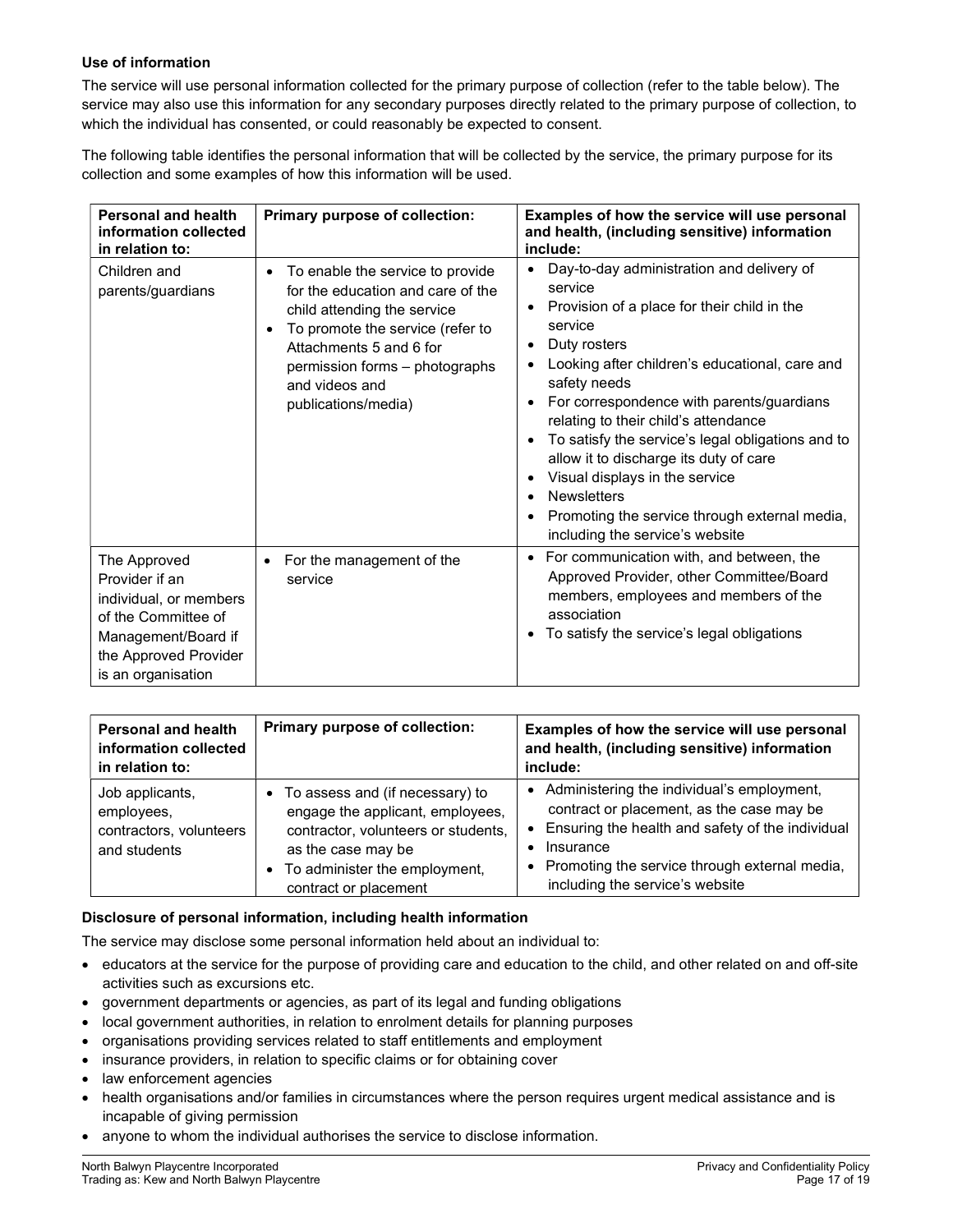Individuals aggrieved about the use of personal information collected by the service or concerned about the breach of the Australian Privacy Principles that applies to the service may complain to the service through its complaints processes (Refer to Complaints and Grievances Policy)

# Disclosure of sensitive information (Privacy Principle 10)

The service will only collect sensitive information about an individual with the individual's consent, and only if it is reasonably necessary for the provision of the service to children or their families. Sensitive information (refer to Definitions) will be used and disclosed only for the purpose for which it was collected or a directly related secondary purpose, unless the individual agrees otherwise, or where the use or disclosure of this sensitive information is allowed by law.

# Data quality

The service will take reasonable steps to ensure that the personal information it collects, uses and/or discloses is accurate, up-to-date, relevant and complete.

# Integrity, storage and security of personal information

In order to protect the personal information from misuse, loss, unauthorised access, modification or disclosure, the Approved Provider and staff will ensure that, in relation to personal information:

- access will be limited to authorised staff, the Approved Provider or other individuals who require this information in order to fulfil their responsibilities and duties
- information will not be left in areas that allow unauthorised access to that information
- all materials will be physically stored in a secure cabinet or area
- computerised records containing personal or health information will be stored safely and secured with a password for access
- there is security in transmission of the information via email, fax or telephone, as detailed below:
	- emails will only be sent to a person authorised to receive the information
	- $\circ$  faxes will only be sent to a secure fax, which does not allow unauthorised access
	- $\circ$  telephone limited and necessary personal information will be provided over the telephone to persons authorised to receive that information
- transfer of information interstate and overseas will only occur with the permission of the person concerned or their parents/guardians, and the service will ensure that it will take reasonable steps to ensure that the overseas or interstate recipient does not breach the APPs in relation to the information.

## Disposal of information

Personal information will not be stored any longer than necessary.

In disposing of personal information, those with authorised access to the information will ensure that it is either shredded or destroyed in such a way that the information is no longer accessible.

## Access to personal information

## Access to information and updating personal information

Individuals have the right to ask for access to personal information the service holds about them without providing a reason for requesting access. An individual has the right to:

- request access to personal information that the service holds about them
- access this information
- make corrections if they consider the data is not accurate, complete or up to date.

The service can refuse access to personal information under the following circumstances:

- giving access would be unlawful, or prejudice any enforcement related activities conducted by or on behalf of an enforcement body
- denying access is required or authorised by or under an Australian law or a court/tribunal order
- the request is frivolous or vexatious
- providing access would have an unreasonable impact on the privacy of other individuals
- providing access would pose a serious threat to the life or health of any person
- the service is involved in the detection, investigation or remedying of serious improper conduct against an individual and providing access would prejudice that process or outcome
- the information relates to existing or anticipated legal proceedings between the service and the individual and would not be accessible by the process of discovery in those proceedings